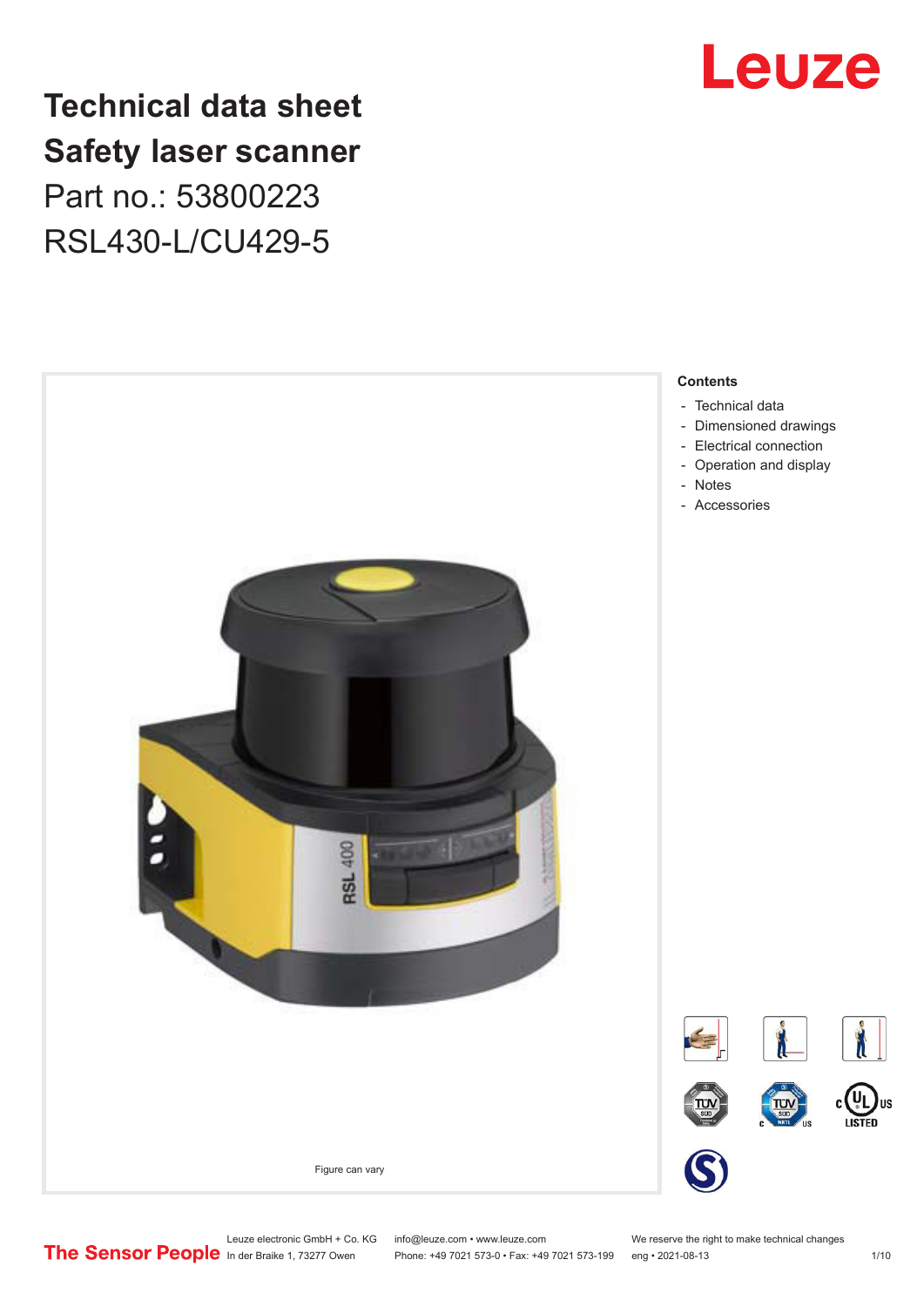## <span id="page-1-0"></span>**Technical data**

# Leuze

### **Basic data**

| <b>Series</b>      | <b>RSL 400</b>                                    |
|--------------------|---------------------------------------------------|
| <b>Application</b> | Mobile danger zone guarding                       |
|                    | Mobile side quarding                              |
|                    | Stationary access quarding                        |
|                    | Stationary danger zone guarding                   |
|                    |                                                   |
| <b>Functions</b>   |                                                   |
| <b>Functions</b>   | Data output, configurable                         |
|                    | Dynamic contactor monitoring (EDM),<br>selectable |
|                    | E-stop linkage                                    |
|                    | Four-field mode                                   |
|                    |                                                   |

Resolution, selectable Safe time delay, internal

## **Characteristic parameters**

| 3, IEC/EN 61496          |
|--------------------------|
| 2, IEC 61508             |
| 2, IEC/EN 62061          |
| d, EN ISO 13849-1        |
| 0.00000009 per hour      |
| 9E-08 per hour           |
| 20 years, EN ISO 13849-1 |
| 3, EN ISO 13849          |
|                          |

## **Protective field data**

| Scanning angle                                   | 270°            |
|--------------------------------------------------|-----------------|
| Minimum adjustable range                         | $50 \text{ mm}$ |
| Number of field pairs, reversible                | $10 + 10$       |
| Number of quads, reversible                      | $10 + 10$       |
| <b>Number of protective functions</b>            | 2 Piece(s)      |
| Number of independent sensor confi-<br>gurations | $\mathcal{P}$   |
| Diffuse reflection, min.                         | 1.8%            |
| <b>Operating range</b>                           | 06.25m          |
|                                                  |                 |

## **Warning field data**

| Number of field pairs    | $10 + 10$       |
|--------------------------|-----------------|
| <b>Operating range</b>   | $020$ m         |
| Object size              | 150 mm x 150 mm |
| Diffuse reflection, min. | 10%             |
|                          |                 |

## **Optical data**

| Light source                    | Laser, Infrared        |
|---------------------------------|------------------------|
| Laser light wavelength          | $905 \text{ nm}$       |
| Laser class                     | 1, IEC/EN 60825-1:2014 |
| <b>Transmitted-signal shape</b> | Pulsed                 |
| <b>Repetition frequency</b>     | 90 kHz                 |
|                                 |                        |

## **Measurement data**

| Detection range<br>$050$ m<br><b>Diffuse reflection</b><br>20%<br>01°<br><b>Angular resolution</b> | <b>Distance resolution</b> | $1 \text{ mm}$ |
|----------------------------------------------------------------------------------------------------|----------------------------|----------------|
|                                                                                                    |                            |                |
|                                                                                                    |                            |                |
|                                                                                                    |                            |                |

## **Electrical data**

**Protective circuit COVER 1999** Overvoltage protection

| Performance data                                                        |                                                                              |
|-------------------------------------------------------------------------|------------------------------------------------------------------------------|
| Supply voltage U <sub>B</sub>                                           | 24 V, DC, -30  20 %                                                          |
| max.                                                                    | Current consumption (without load), 700 mA, (use power supply unit with 3 A) |
| Power consumption, max.                                                 | 17 W, For 24 V, plus output load                                             |
| Outputs                                                                 |                                                                              |
| Number of safety-related switching 4 Piece(s)<br>outputs (OSSDs)        |                                                                              |
| Safety-related switching outputs                                        |                                                                              |
| Type                                                                    | Safety-related switching output OSSD                                         |
| Switching voltage high, min.                                            | 20.8 V                                                                       |
| Switching voltage low, max.<br>Voltage type                             | 2V<br>DC                                                                     |
| Safety-related switching output 1                                       |                                                                              |
| Assignment                                                              | Connection 1, gray wire                                                      |
| <b>Switching element</b>                                                | Transistor, PNP                                                              |
| Safety-related switching output 2<br>Assignment                         | Connection 1, pink wire                                                      |
| <b>Switching element</b>                                                | Transistor, PNP                                                              |
|                                                                         |                                                                              |
| Safety-related switching output 3                                       |                                                                              |
| Assignment                                                              | Connection 1, yellow/gray wire                                               |
| <b>Switching element</b>                                                | Transistor, PNP                                                              |
| Safety-related switching output 4                                       |                                                                              |
| Assignment<br><b>Switching element</b>                                  | Connection 1, pink/green wire<br>Transistor, PNP                             |
| <b>Service interface</b><br>Type                                        | Bluetooth, USB                                                               |
|                                                                         |                                                                              |
|                                                                         |                                                                              |
| <b>Bluetooth</b>                                                        |                                                                              |
| <b>Function</b>                                                         | Configuration/parametering                                                   |
| <b>Frequency band</b>                                                   | 2,400  2,483.5 MHz                                                           |
| <b>Radiated transmitting power</b>                                      | Max. 4.5 dBm (2.82 mW), class 2                                              |
| <b>USB</b><br>Function                                                  | Configuration/parametering                                                   |
| <b>Connection</b>                                                       | USB 2.0 mini-B, socket                                                       |
| Transmission speed, max.                                                | 12 Mbit/s                                                                    |
| Cable length                                                            | ≤ 5m<br>active cables.                                                       |
|                                                                         |                                                                              |
|                                                                         | 2 Piece(s)                                                                   |
| <b>Connection 1</b>                                                     |                                                                              |
| <b>Function</b>                                                         | Machine interface                                                            |
| Connection<br><b>Number of connections</b><br><b>Type of connection</b> | Cable                                                                        |
| <b>Cable length</b>                                                     | 5,000 mm                                                                     |
| <b>Sheathing material</b>                                               | <b>PVC</b>                                                                   |
| Cable color                                                             | <b>Black</b>                                                                 |
| <b>Number of conductors</b>                                             | 29 - wire                                                                    |
| Wire cross section supply                                               | Longer cable lengths are possible using<br>$1 \text{ mm}^2$                  |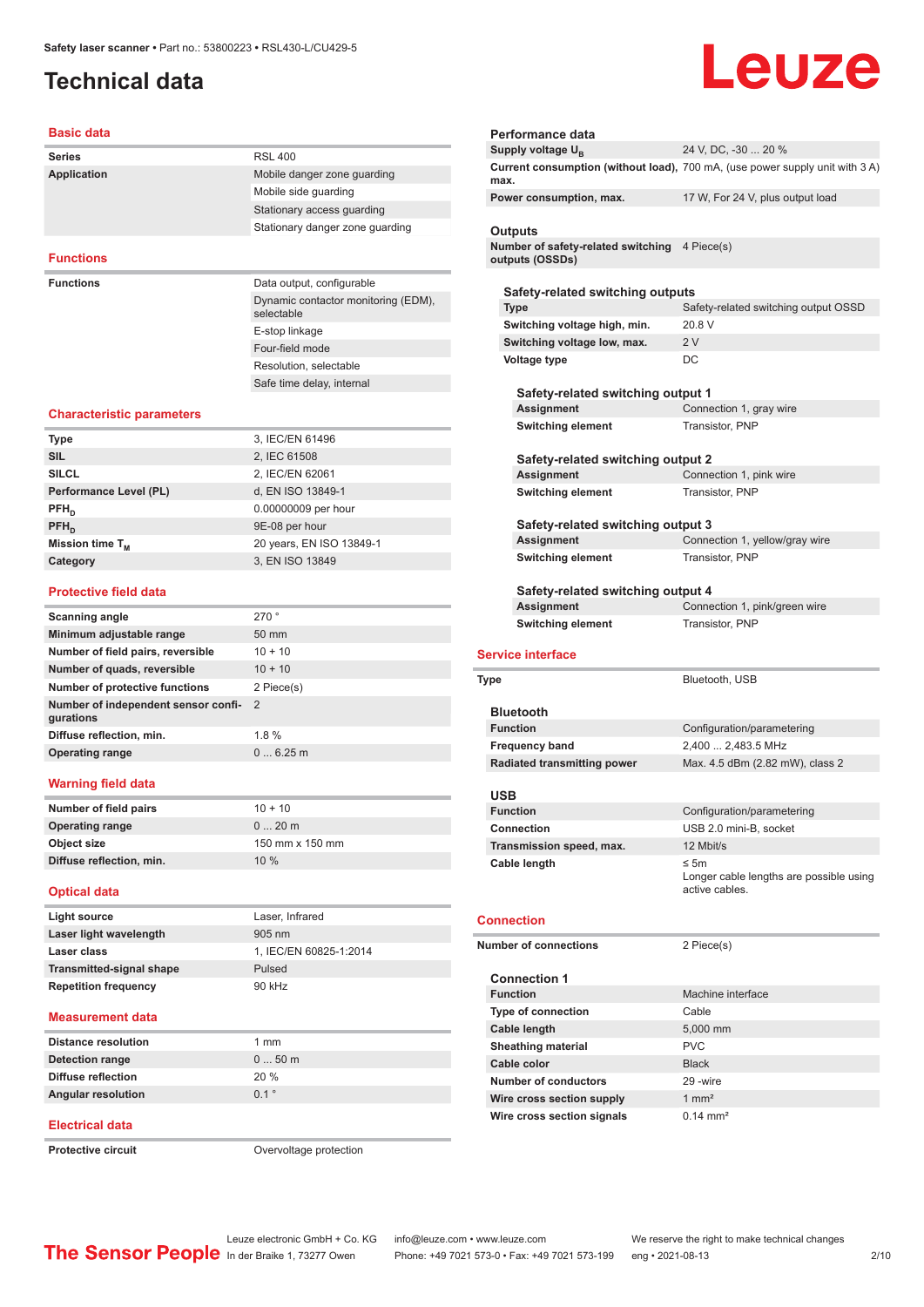## **Technical data**

# Leuze

| <b>Connection 2</b>       |                 |
|---------------------------|-----------------|
| <b>Function</b>           | Data interface  |
| <b>Type of connection</b> | Connector       |
| <b>Thread size</b>        | M <sub>12</sub> |
| <b>Type</b>               | Female          |
| <b>Material</b>           | Metal           |
| No. of pins               | 4-pin           |
| Encoding                  | D-coded         |
|                           |                 |

**Mechanical data**

**Cable properties**

**Cable resistance, max.** 15 Ω

| Dimension (W x H x L)    | 140 mm x 149 mm x 140 mm     |
|--------------------------|------------------------------|
| <b>Housing material</b>  | Metal                        |
|                          | Plastic                      |
| <b>Metal housing</b>     | Diecast zinc                 |
| Lens cover material      | Plastic/PC                   |
| Net weight               | 3,000q                       |
| <b>Housing color</b>     | Yellow, RAL 1021             |
| <b>Type of fastening</b> | Mounting plate               |
|                          | Through-hole mounting        |
|                          | Via optional mounting device |

## **Operation and display**

| Type of display             | Alphanumerical display |
|-----------------------------|------------------------|
|                             | <b>LED</b> indicator   |
| <b>Number of LEDs</b>       | 6 Piece(s)             |
| Type of configuration       | Software Sensor Studio |
| <b>Operational controls</b> | Software Sensor Studio |

## **Environmental data**

| Ambient temperature, operation     | 050 °C     |
|------------------------------------|------------|
| Ambient temperature, storage       | $-2060 °C$ |
| Relative humidity (non-condensing) | 1595%      |

## **Certifications**

| Degree of protection                                               | IP 65          |
|--------------------------------------------------------------------|----------------|
| <b>Protection class</b>                                            | III, EN 61140  |
| <b>Certifications</b>                                              | c TÜV Süd US   |
|                                                                    | c UL US        |
|                                                                    | <b>TÜV Süd</b> |
| Test procedure for EMC in accordance DIN 40839-1/3                 |                |
| with standard                                                      | EN 61496-1     |
| Test procedure for oscillation in<br>accordance with standard      | EN 60068-2-6   |
| Test procedure for continuous shock<br>in accordance with standard | IEC 60068-2-29 |
| US patents                                                         | US 10,304,307B |
|                                                                    | US 7,656,917 B |
|                                                                    | US 7,696,468 B |
|                                                                    | US 8,520,221 B |
|                                                                    |                |
| <b>Classification</b>                                              |                |
| <b>Customs tariff number</b>                                       | 85365019       |
| eCl@ss 5.1.4                                                       | 27272705       |
| eCl@ss 8.0                                                         | 27272705       |
| eCl@ss 9.0                                                         | 27272705       |
| eCl@ss 10.0                                                        | 27272705       |

**eCl@ss 11.0** 27272705 **ETIM 5.0** EC002550 **ETIM 6.0** EC002550 **ETIM 7.0** EC002550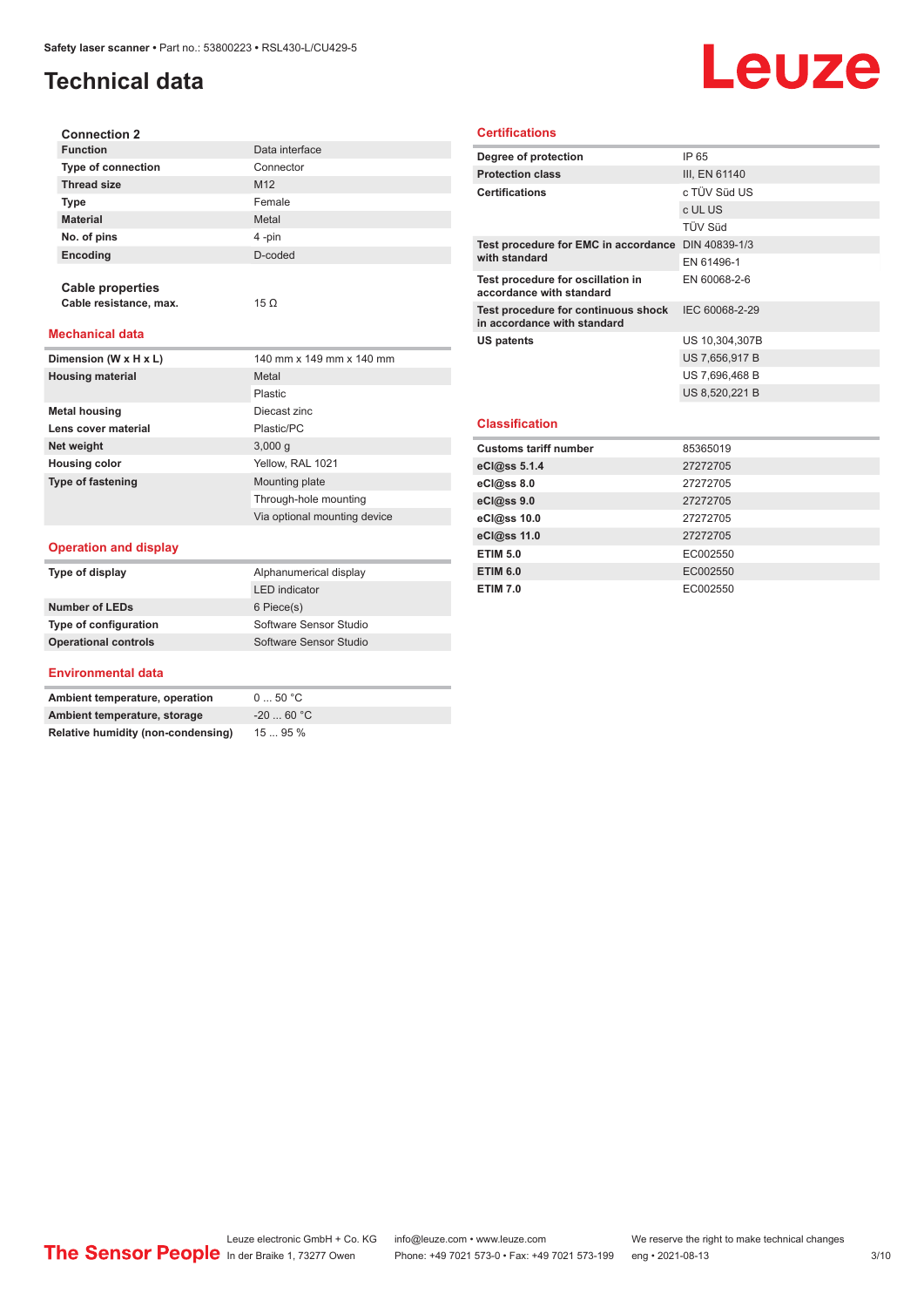## <span id="page-3-0"></span>**Dimensioned drawings**

All dimensions in millimeters

Dimensions safety laser scanner with connection unit









1 Scan level

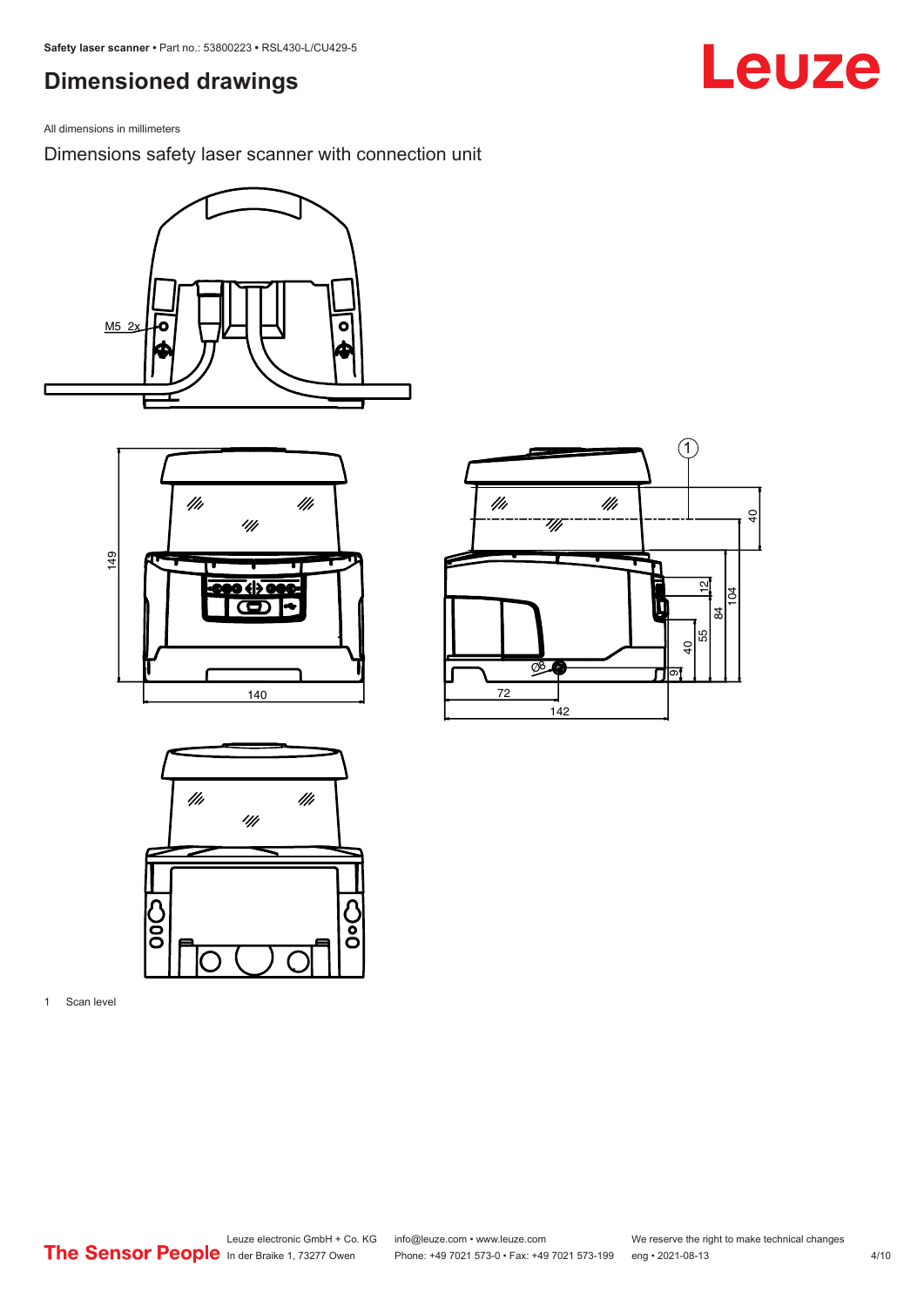## **Dimensioned drawings**

Mounting dimensions safety laser scanner with connection unit



Minimum space requirements for installation and replacement of scanner unit



Leuze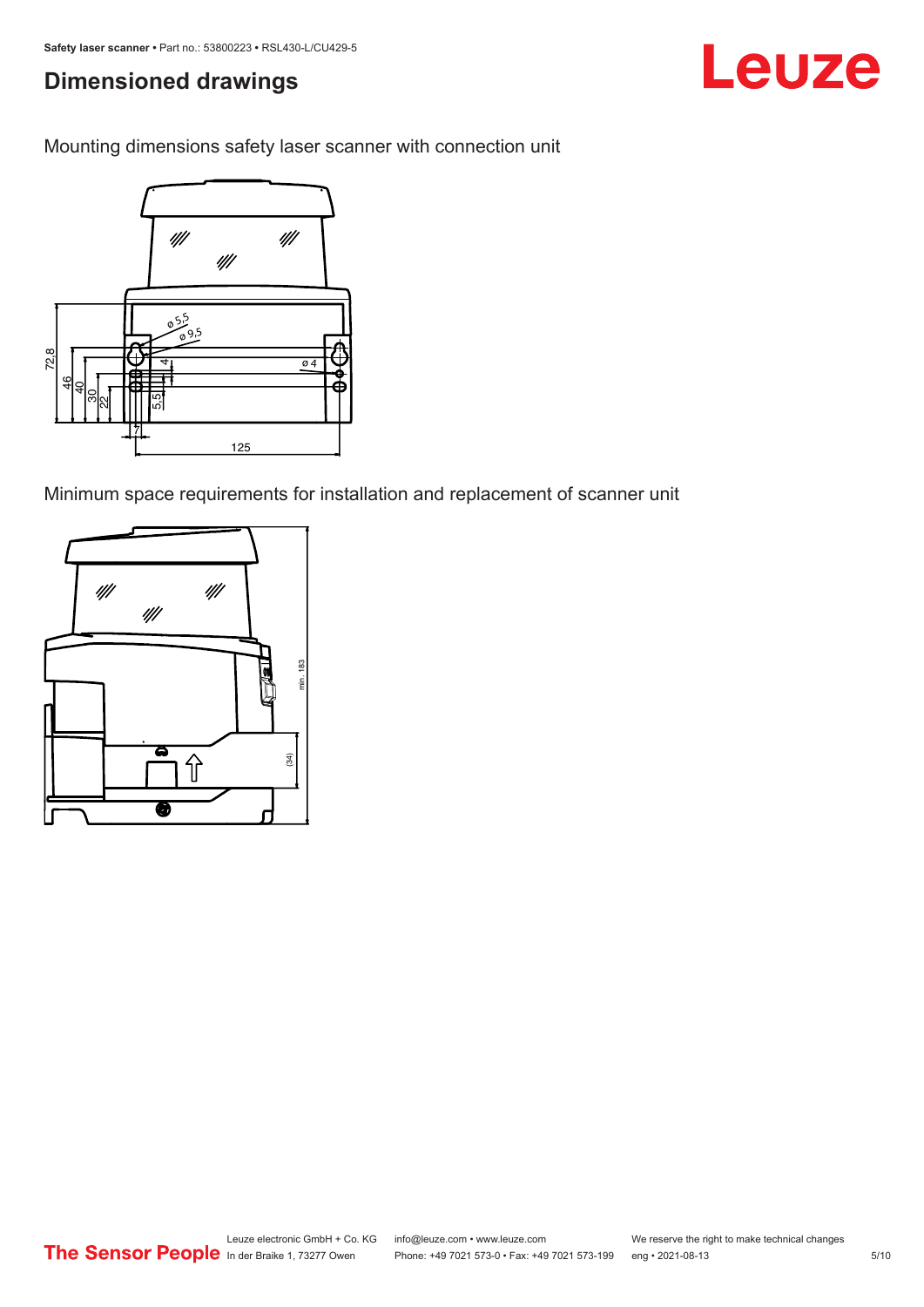## <span id="page-5-0"></span>**Dimensioned drawings**

# Leuze

Dimensions of scanning range



1 Reference point for distance measurement and protective field radius

## **Electrical connection**

## **Connection 1**

| <b>Function</b>             | Machine interface   |
|-----------------------------|---------------------|
| Type of connection          | Cable               |
| Cable length                | 5,000 mm            |
| <b>Sheathing material</b>   | <b>PVC</b>          |
| Cable color                 | <b>Black</b>        |
| <b>Number of conductors</b> | 29 - wire           |
| Wire cross section supply   | $1 \text{ mm}^2$    |
| Wire cross section signals  | $0.14 \text{ mm}^2$ |

## **Conductor color Conductor assignment**

| White                 | RES1            |
|-----------------------|-----------------|
| <b>Brown</b>          | $+24V$          |
| Green                 | EA1             |
| Yellow                | A1              |
| Gray                  | OSSDA1          |
| Pink                  | OSSDA2          |
| <b>Blue</b>           | GND / Ground    |
| Red                   | <b>MELD</b>     |
| <b>Black</b>          | F <sub>1</sub>  |
| <b>Violet</b>         | F <sub>2</sub>  |
| Gray / Pink           | F <sub>3</sub>  |
| Blue / Red            | F <sub>4</sub>  |
| Green / White         | F <sub>5</sub>  |
| Brown / Green         | SE <sub>1</sub> |
| White / Yellow        | SE <sub>2</sub> |
| <b>Brown / Yellow</b> | A2              |
| Gray / White          | A <sub>3</sub>  |
| Brown / Gray          | A4              |
| Pink / White          | EA <sub>2</sub> |
| Brown / Pink          | EA3             |

Leuze electronic GmbH + Co. KG info@leuze.com • www.leuze.com We reserve the right to make technical changes

In der Braike 1, 73277 Owen Phone: +49 7021 573-0 • Fax: +49 7021 573-199 eng • 2021-08-13 6 /10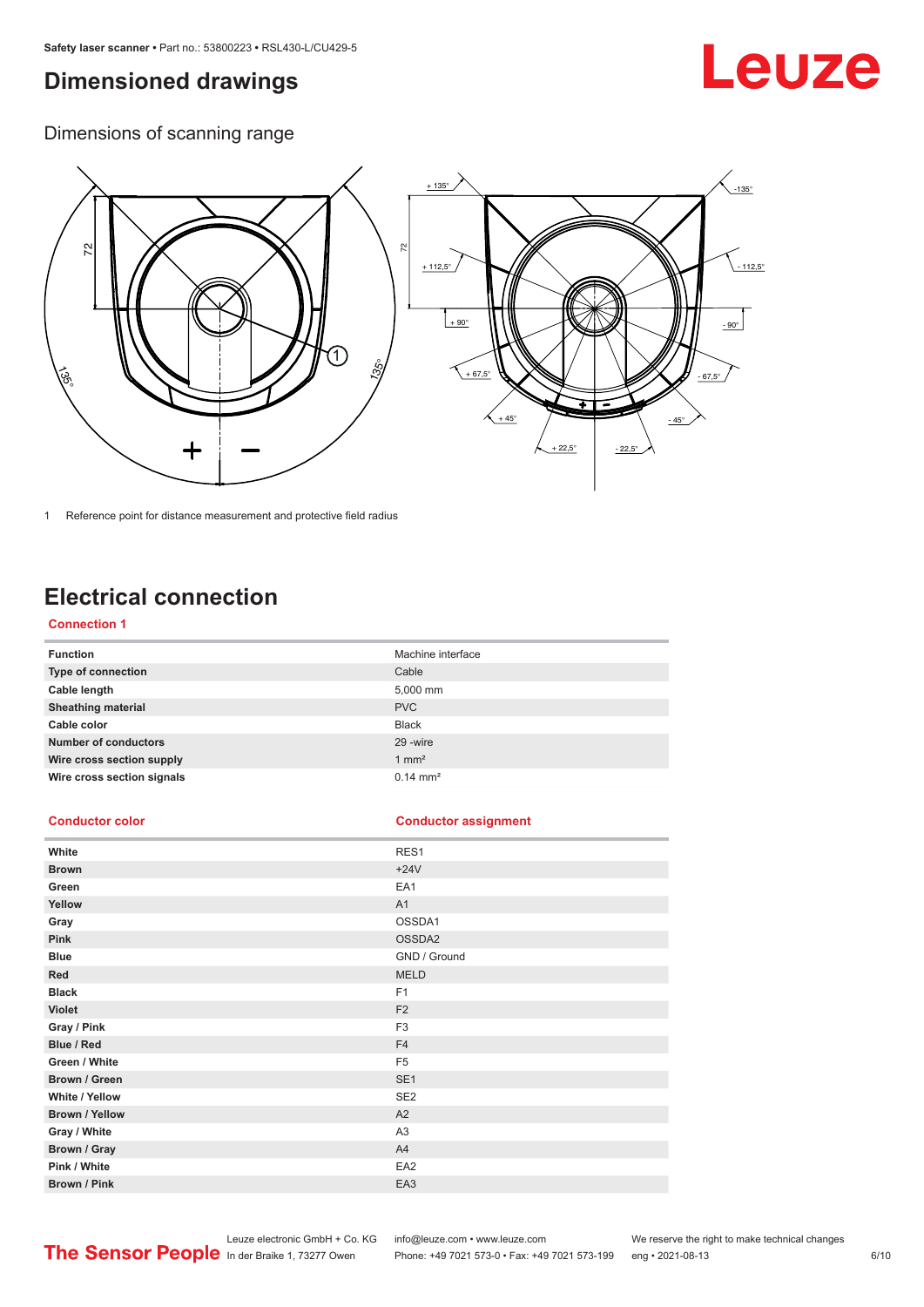## <span id="page-6-0"></span>**Electrical connection**

## **Conductor color Conductor assignment**

| <b>Blue / White</b>  | EA4                |
|----------------------|--------------------|
| <b>Blue / Brown</b>  | F <sub>6</sub>     |
| Red / White          | F7                 |
| Brown / Red          | F <sub>8</sub>     |
| <b>Black / White</b> | F <sub>9</sub>     |
| <b>Black / Brown</b> | F <sub>10</sub>    |
| Gray / Green         | RES <sub>2</sub>   |
| Gray / Yellow        | OSSDB1             |
| Green / Pink         | OSSDB <sub>2</sub> |

## **Connection 2**

| <b>Function</b>          | Data interface   |
|--------------------------|------------------|
| Type of connection       | Connector        |
| <b>Thread size</b>       | M12              |
| <b>Type</b>              | Female           |
| <b>Material</b>          | Metal            |
| No. of pins              | $4$ -pin         |
| Encoding                 | D-coded          |
| <b>Connector housing</b> | <b>FE/SHIELD</b> |

| Pin | <b>Pin assignment</b> | <b>Conductor color</b> |  |
|-----|-----------------------|------------------------|--|
|     | TD+                   | Yellow                 |  |
| ຳ   | $RD+$                 | White                  |  |
| ີ   | TD-                   | Orange                 |  |
|     | RD-                   | <b>Blue</b>            |  |
|     |                       |                        |  |

## **Operation and display**

| <b>LED</b>     | <b>Display</b>           | <b>Meaning</b>                                                                                                           |
|----------------|--------------------------|--------------------------------------------------------------------------------------------------------------------------|
| 1              | Off                      | Device switched off                                                                                                      |
|                | Red, continuous light    | OSSD off                                                                                                                 |
|                | Red, flashing            | Error                                                                                                                    |
|                | Green, continuous light  | OSSD on                                                                                                                  |
| $\overline{2}$ | Off                      | RES deactivated or RES activated and released                                                                            |
|                | Yellow, flashing         | Protective field occupied                                                                                                |
|                | Yellow, continuous light | RES activated and blocked but ready to be unlocked - protective field<br>free and linked sensor is enabled if applicable |
| 3              | Off                      | Free warning field                                                                                                       |
|                | Blue, continuous light   | Warning field interrupted                                                                                                |
| $\overline{4}$ | Off                      | Free warning field                                                                                                       |
|                | Blue, continuous light   | Warning field interrupted                                                                                                |
| 5              | Off                      | RES deactivated or RES activated and released                                                                            |
|                | Yellow, flashing         | Protective field occupied                                                                                                |
|                | Yellow, continuous light | RES activated and blocked but ready to be unlocked - protective field<br>free and linked sensor is enabled if applicable |
| 6              | Off                      | Device switched off                                                                                                      |
|                | Red, continuous light    | OSSD off                                                                                                                 |
|                | Red, flashing            | Error                                                                                                                    |
|                | Green, continuous light  | OSSD on                                                                                                                  |

# **Leuze**

FE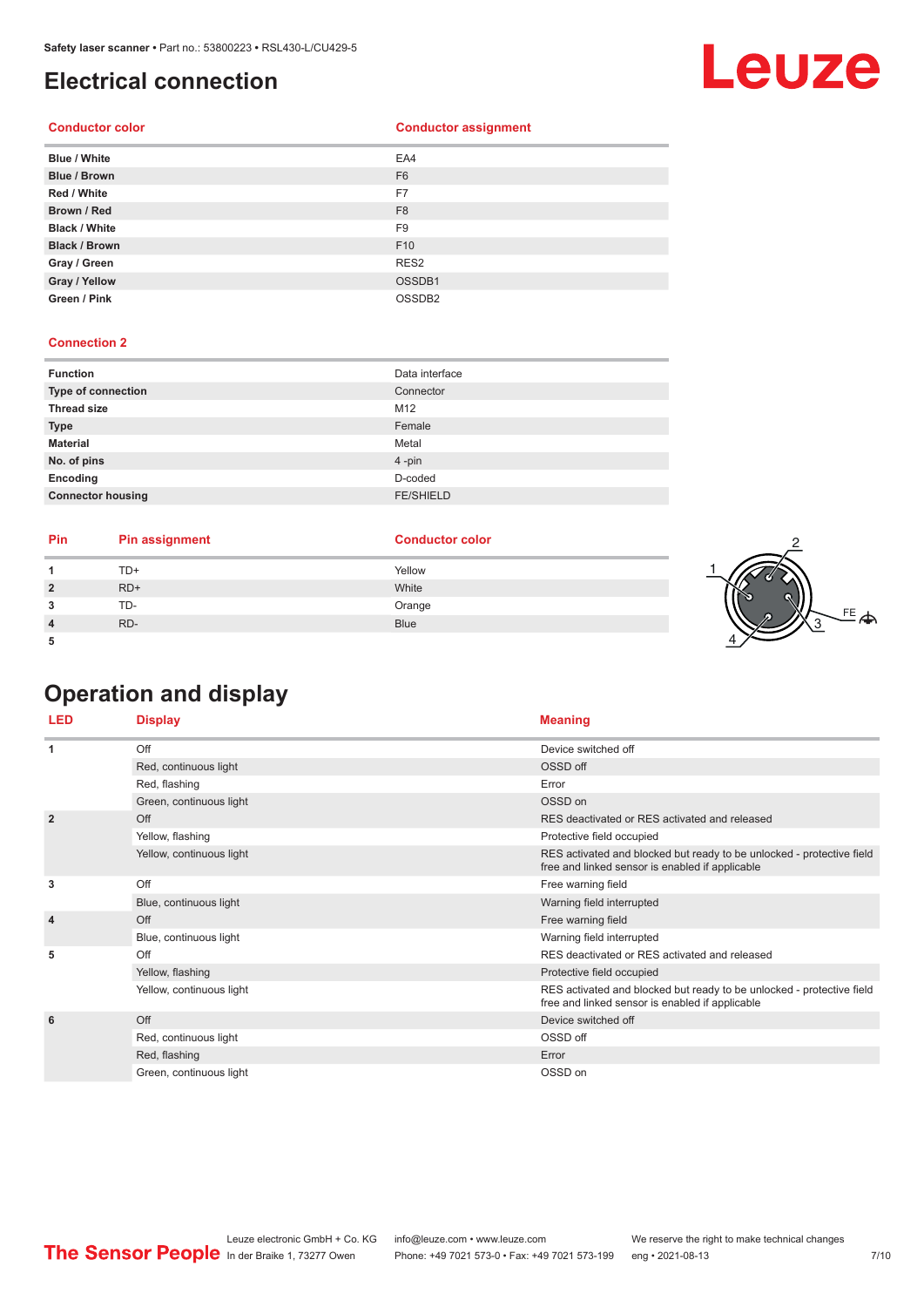## <span id="page-7-0"></span>**Notes**



## **Observe intended use!**

 $\&$  The product may only be put into operation by competent persons.

 $\%$  Only use the product in accordance with its intended use.



## **WARNING! INVISIBLE LASER RADIATION – CLASS 1 LASER PRODUCT**

The device satisfies the requirements of IEC 60825-1:2014 (EN 60825-1:2014) safety regulations for a product of **laser class 1** as well as the U.S. 21 CFR 1040.10 regulations with deviations corresponding to "Laser Notice No. 56" from May 8, 2019.

 $\&$  Observe the applicable statutory and local laser protection regulations.

 $\%$  The device must not be tampered with and must not be changed in any way. There are no user-serviceable parts inside the device. Repairs must only be performed by Leuze electronic GmbH + Co. KG.

## **Accessories**

## Connection technology - Interconnection cables

|                      |    | Part no. | <b>Designation</b>                     | <b>Article</b>        | <b>Description</b>                                                                                                                                                                         |
|----------------------|----|----------|----------------------------------------|-----------------------|--------------------------------------------------------------------------------------------------------------------------------------------------------------------------------------------|
| $_{\odot}$<br>œ      | 甘量 | 50135081 | <b>KSS ET-M12-4A-</b><br>RJ45-A-P7-050 | Interconnection cable | Suitable for interface: Ethernet<br>Connection 1: Connector, M12, Axial, Male, D-coded, 4-pin<br>Connection 2: RJ45<br>Shielded: Yes<br>Cable length: 5,000 mm<br>Sheathing material: PUR  |
| $_{\bigodot}$<br>œ   | 甘量 | 50135082 | <b>KSS ET-M12-4A-</b><br>RJ45-A-P7-100 | Interconnection cable | Suitable for interface: Ethernet<br>Connection 1: Connector, M12, Axial, Male, D-coded, 4-pin<br>Connection 2: RJ45<br>Shielded: Yes<br>Cable length: 10,000 mm<br>Sheathing material: PUR |
| $_{\mathbb{C}}$<br>œ | 甘量 | 50135083 | <b>KSS ET-M12-4A-</b><br>RJ45-A-P7-150 | Interconnection cable | Suitable for interface: Ethernet<br>Connection 1: Connector, M12, Axial, Male, D-coded, 4-pin<br>Connection 2: RJ45<br>Shielded: Yes<br>Cable length: 15,000 mm<br>Sheathing material: PUR |

## Mounting technology - Mounting brackets

| Part no. | <b>Designation</b> | <b>Article</b>   | <b>Description</b>                                                                                                                                                                                                                       |
|----------|--------------------|------------------|------------------------------------------------------------------------------------------------------------------------------------------------------------------------------------------------------------------------------------------|
| 53800134 | <b>BT840M</b>      | Mounting bracket | Application: Mounting on chamfered 90° corner<br>Dimensions: 84.9 mm x 72 mm x 205.2 mm<br>Color: Yellow, RAL 1021<br>Type of fastening, at system: Through-hole mounting<br>Type of fastening, at device: Screw type<br>Material: Metal |

Leuze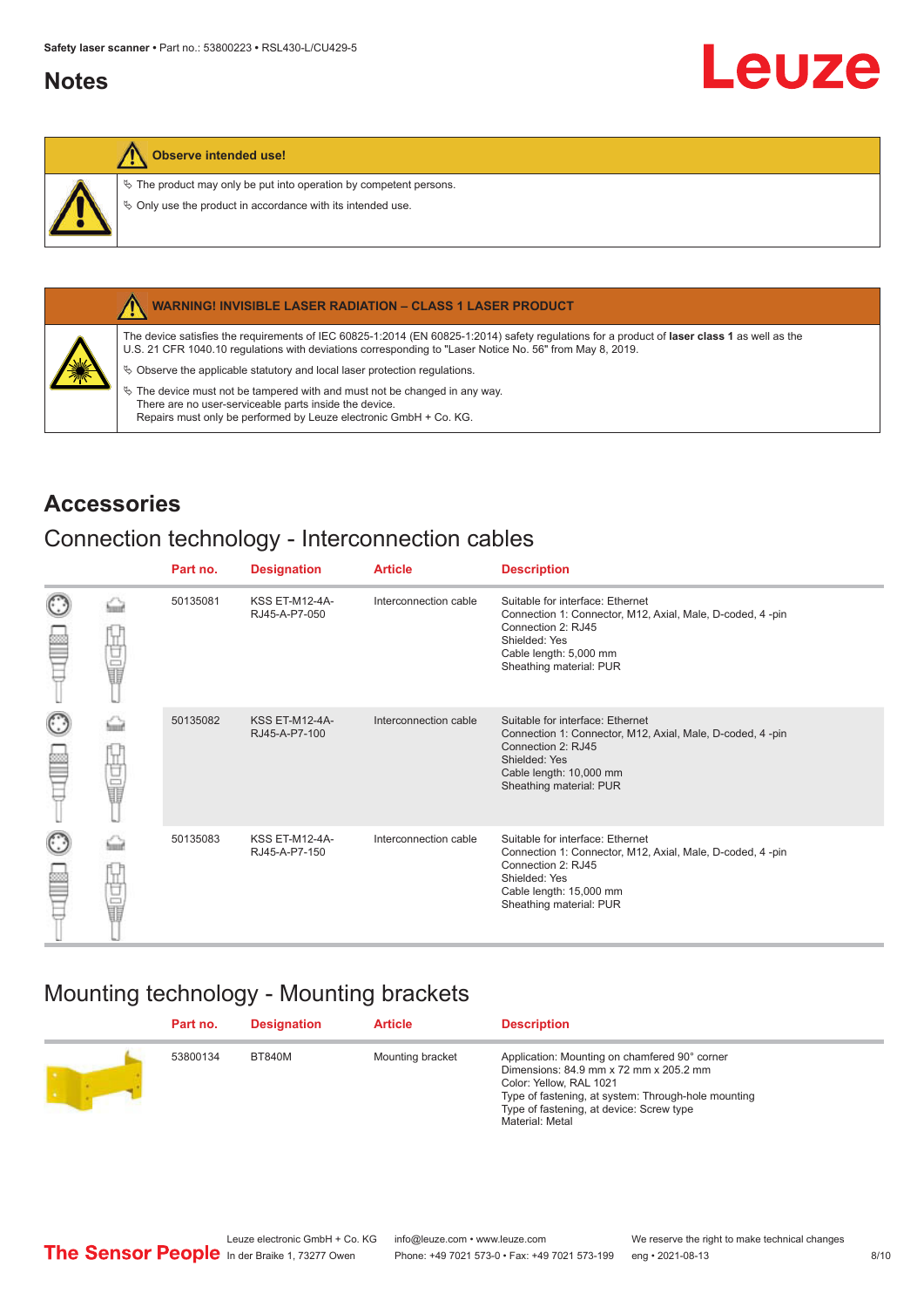## **Accessories**

# Leuze

| Part no. | <b>Designation</b> | <b>Article</b>   | <b>Description</b>                                                                                                                                                                                                                                                            |
|----------|--------------------|------------------|-------------------------------------------------------------------------------------------------------------------------------------------------------------------------------------------------------------------------------------------------------------------------------|
| 53800132 | <b>BTF815M</b>     | Mounting bracket | Application: Mounting bracket for floor mounting<br>Dimensions: 186 mm x 120 mm x 288 mm<br>Scan level height: 150 mm<br>Color: Yellow, RAL 1021<br>Type of fastening, at system: Through-hole mounting<br>Type of fastening, at device: Screw type<br>Material: Metal        |
| 53800133 | BTF830M            | Mounting bracket | Application: Mounting bracket for floor mounting<br>Dimensions: 186 mm x 275 mm x 288 mm<br>Scan level height: 300 mm<br>Color: Yellow, RAL 1021<br>Type of fastening, at system: Through-hole mounting<br>Type of fastening, at device: Screw type<br><b>Material: Metal</b> |

## Mounting

| Part no. | <b>Designation</b> | <b>Article</b> | <b>Description</b>                                             |
|----------|--------------------|----------------|----------------------------------------------------------------|
| 53800131 | BTP800M            | Loop guard     | Dimensions: 160 mm x 169 mm<br>Color: Black<br>Material: Metal |

## **General**

| Part no. | <b>Designation</b> | <b>Article</b> | <b>Description</b>                                                          |
|----------|--------------------|----------------|-----------------------------------------------------------------------------|
| 430400   | RS4-clean-Set1     | Cleaning set   | Number of cleaning cloths: 40 Piece(s)<br>Content of cleaning fluid: 150 ml |

## Services

| Part no. | <b>Designation</b> | <b>Article</b>                                  | <b>Description</b>                                                                                                                                                                                                                                                                                                                                                                                                                                                                                      |
|----------|--------------------|-------------------------------------------------|---------------------------------------------------------------------------------------------------------------------------------------------------------------------------------------------------------------------------------------------------------------------------------------------------------------------------------------------------------------------------------------------------------------------------------------------------------------------------------------------------------|
| S981051  | CS40-I-141         | Safety inspection<br>"Safety laser<br>scanners" | Details: Checking of a safety laser scanner application in accordance with<br>current standards and quidelines. Inclusion of the device and machine data in<br>a database, production of a test log per application.<br>Conditions: It must be possible to stop the machine, support provided by<br>customer's employees and access to the machine for Leuze employees must<br>be ensured.<br>Restrictions: Travel costs and accommodation expenses charged separately<br>and according to expenditure. |
| S981047  | CS40-S-141         | Start-up support                                | Details: For safety devices including stopping time measurement and initial<br>inspection.<br>Conditions: Devices and connection cables are already mounted, price not<br>including travel costs and, if applicable, accommodation expenses.<br>Restrictions: Max. 3 h., no mechanical (mounting) and electrical (wiring) work<br>performed, no changes (attachments, wiring, programming) to third-party<br>components in the nearby environment.                                                      |